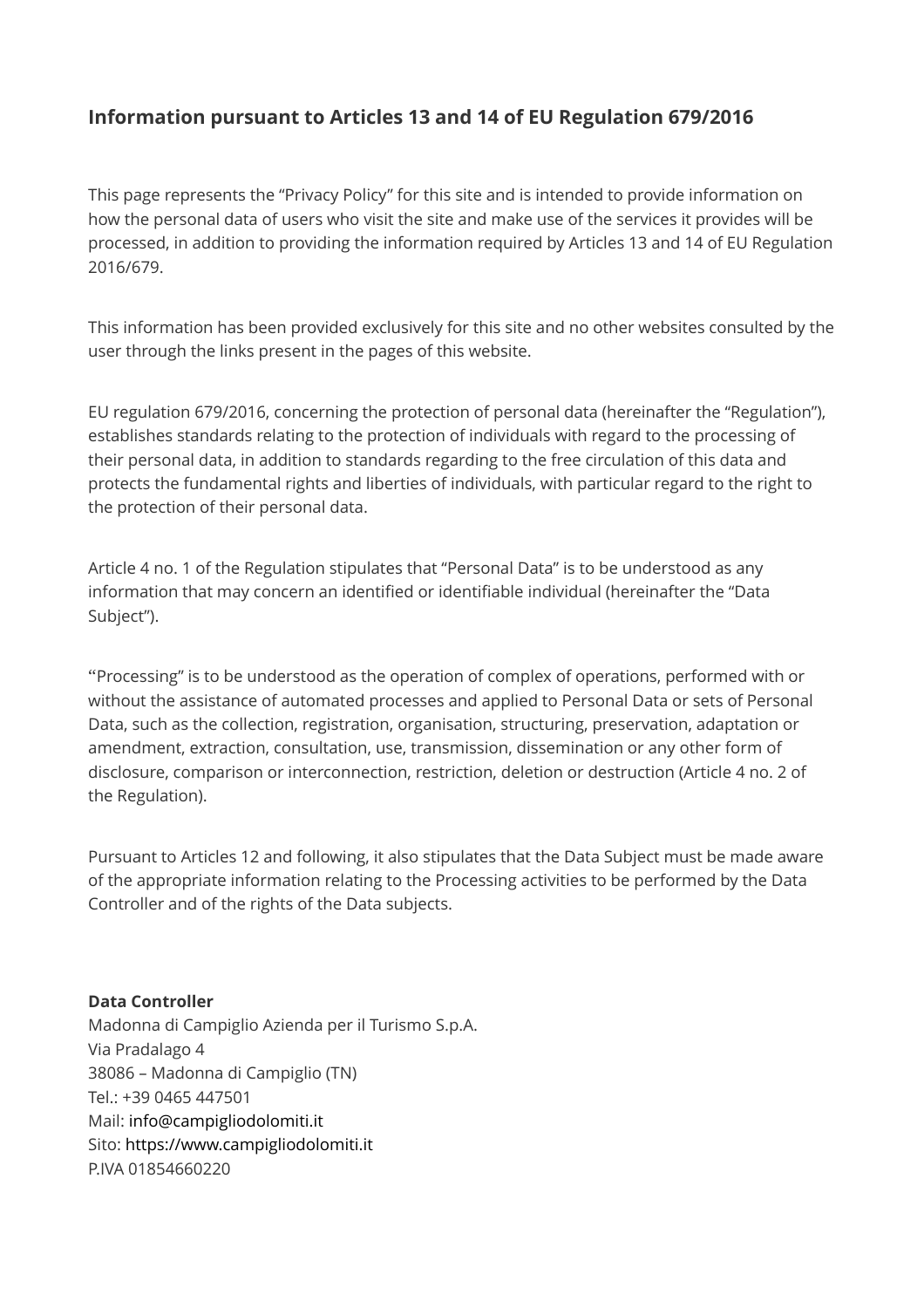# **Purposes of processing and legal basis for processing**

The user's personal data will be processed in pursuit of purposes and on the legal basis indicated below:

1.for the conclusion and correct execution of the contract in which the Data Subject is one of the Parties, or the execution of precontractual measures adopted on their request, for requested information and/or services/products, including subscriptions to newsletters; also for the purposes of responding to requests sent by the Data Subject

(information/products/services/subscription to newsletters); the legal basis for the processing listed is represented by Article 6 paragraph 1 letter b) of EU Regulation 679/2016;

2.to send, periodically, commercial communications concerning services, products and activities offered by the Data Controller using remote technologies (mail, telephone, SMS, WhatsApp); the legal basis is represented by consent as provided for by Article 6 paragraph 1 letter a) of EU Regulation 679/2016;

3.to send, periodically, commercial communications concerning services, products and activities offered by the partners and sponsors of the Data Controller via remote technologies (mail, telephone, SMS, WhatsApp); the legal basis is represented by consent as provided for by Article 6 paragraph 1 letter a) of EU Regulation 679/2016;

4.to send commercial and promotional information concerning the sale of our products/services, of the same type as those previously purchased by the Data Subject, unless processing is refused by them, enforceable at all times; the legal basis for this type of processing is represented by the legitimate interest of the Controller as stipulated by Article 6 paragraph 1 letter f);

5.to respond to requests sent by the user by mail and/or forms present on the website; the legal basis for the listed processing is represented by Article 6 paragraph 1 letter b) of EU Regulation 679/2016;

6.to make navigating the site functional and possible, as well as ensuring that it has an adequate degree of availability; the legal basis for this type of processing in represented by the legitimate interests of the Controller as provided for by Article 6 paragraph 1 letter f); 7.the analysis of statistical data on aggregated or anonymous data for the purpose of

monitoring that the site, traffic usability and interest is functioning correctly; the legal basis for this type of processing is represented by the legitimate interest of the Controller, as stipulated by Article 6, paragraph 1 letter f);

8.to ascertain, exercise or defend a right in court; the legal basis for this type of processing is represented by the legitimate interests of the Controller, as provided for by Article 6 paragraph 1, letter f);

9.to fulfil obligations stipulated by the law, regulations or EU legislation or court order; the legal basis for this type of processing is represented by the legitimate interests of the Controller, as stipulated by Article 6, paragraph 1, letter c);

10.to ensure that marketing communications relating to products and services offered by the Controller, in addition to those of their commercial partners and sponsors, including online advertisements, are relevant to the interests of the Data Subject; for this reason, their personal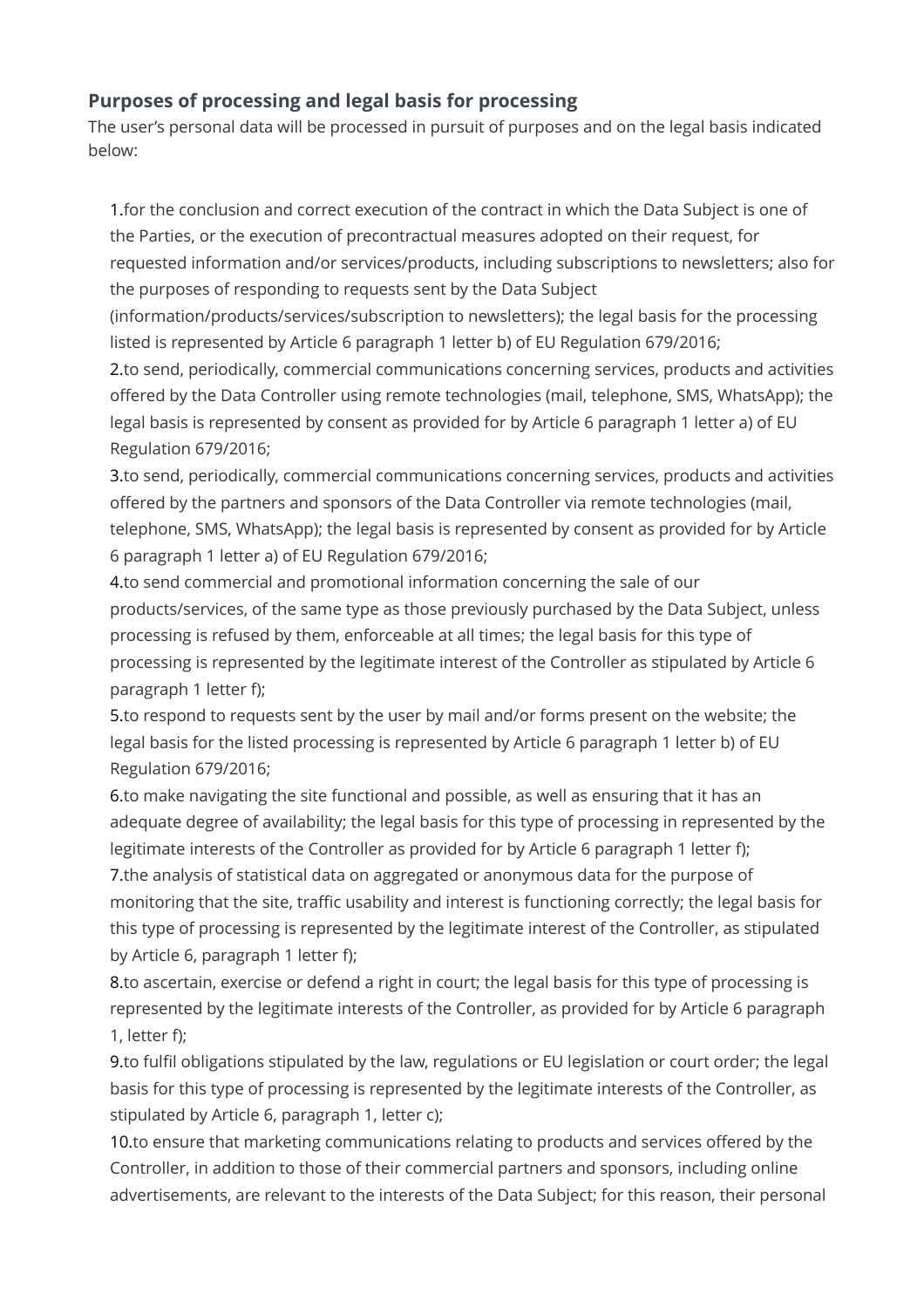data can be used to get a better understanding of the interests and preferences of the Data Subject so as to be able to anticipate which other products, services and information could be of further interest, enabling us to personalise communications from the Controller in order to make them more pertinent and interesting to the Data Subject; the legal basis is represented by the consent as provided for by Article 6 paragraph 1 letter a) of EU Regulation 679/2016; 11.to carry out market research in order to develop and improve the range of products services and activities offered by the Controller and their partners; the legal basis for this is represented by consent, as provided for by Article 6 paragraph 1 letter a) of EU Regulation 679/2016;

## **Type of Data**

The Data necessary for the pursuit of the objectives described above will be collected and processed:

- identifying data
- contact information
- data relating to the contractual relationship
- data relating to the preferences and interests of the Data Subject

## **Navigation Data**

Computer systems and software processes responsible for the functioning of this website will acquire certain personal data in the course of their normal use, for which transmission is implied when using internet communication protocols.

This concerns information that is not collected in order for it to be associated to identified Data Subjects, but which due to their same nature could, through processing and association with data held by third parties, enables users to be identified.

Falling into this category is data such as the IP addresses or domain names of the computers used by users visiting the site, addresses in the URI (Uniform Resource Identifier) notation of the requested resources, the time requested, the method used to make the request to the server, the size of the file received in response, the numeric code indicating the status of the response given by the server falls into this category (successful, error, etc.) and other parameters relating to the operating system and the user's IT environment.

This data is used exclusively to pull anonymous statistical information concerning the use of the site and to monitor that it is functioning correctly and is immediately deleted after processing.

The data could be used to ascertain liability in the event of hypothetical cyber crimes against the site.

## **Refusal to Provide Data**

Apart from what is specified for the navigation data, user/visitors are free to provide their own personal data. The provision of Data is required in some cases, as any refusal to provide it could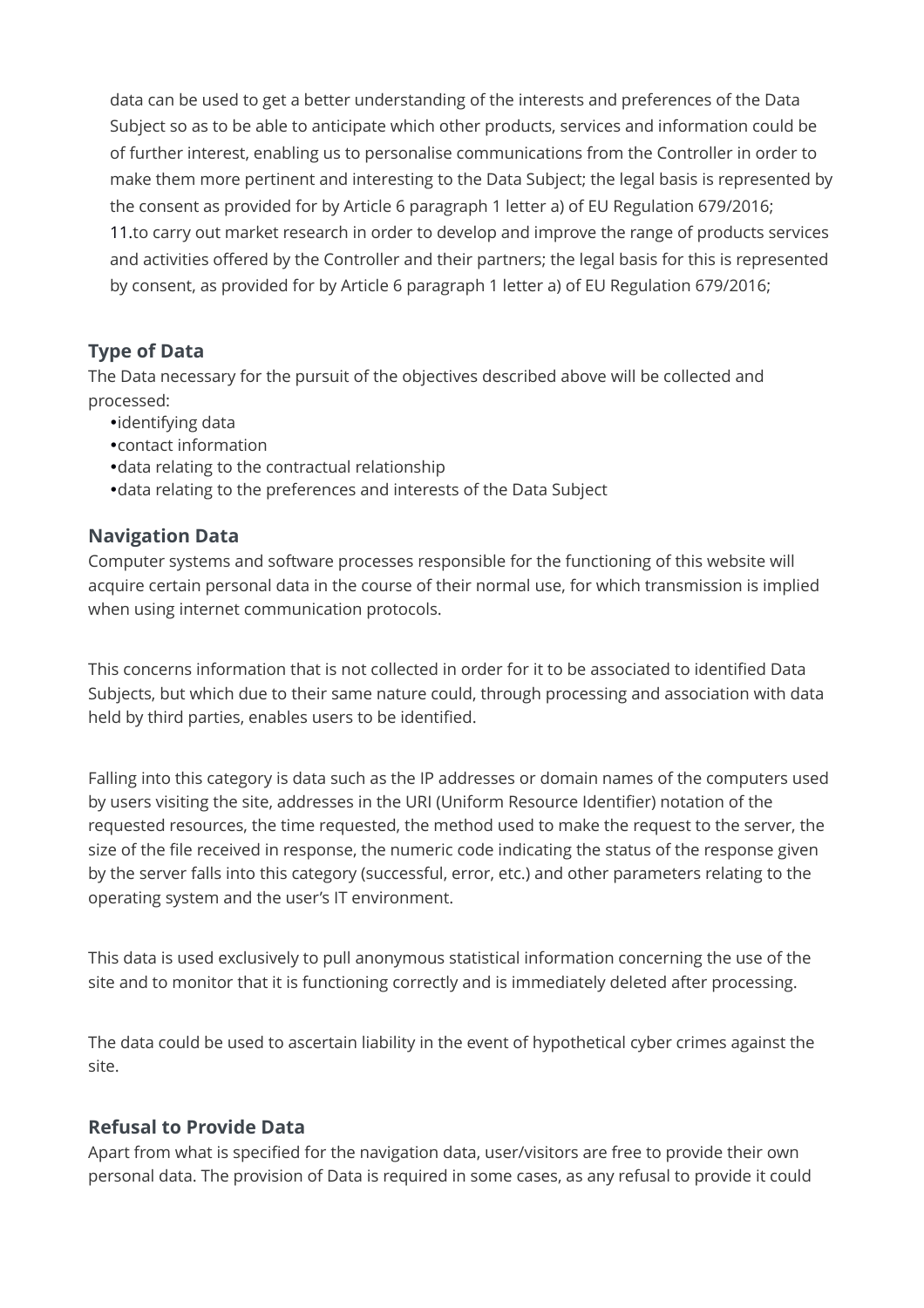lead to a failure to conclude, or the incorrect fulfilment of the contract of which the Data Subject is a party and/or a failure to comply with legal obligations that the Controller is subject to.

The provision of Data for processing requiring consent is optional, failure to provide it will not lead to users being unable to benefit from the products/services offered by the Controller. Even in the event where consent is provided, the Data Subject will in any case be entitled to subsequently object, fully or in part, to the processing of their personal data for the above purposes, simply by making a request to the Controller at the above contact details.

# **Sources of Data**

Data will be provided by the Data Subject or collected from third parties.

## **Data Processing Methods**

With reference to the provisions of Article 5 of the regulation, the Personal Data subject to processing will be:

1.processed in compliance with the law, correctly and transparently in relation to the Data Subject;

2.collected and recorded for the established purposes, explicitly and legitimately, and subsequently processed in terms that are compatible with this purpose;

3.suitable, pertinent and limited to what is necessary in relation to the purposes for which it has been processed;

4. accurate and, if necessary, updated;

5.processed in a manner that ensures an adequate level of security;

6.stored in a form that enables the identification of the Data Subject for a period of time no longer than required for the purpose for which it being processed.

Processing will be carried out using both manual and/or computerised and electronic methods using organisational and processing logic strictly related to the purpose itself and in any case in such a way that guarantees the security, integrity and confidentiality of the data in compliance with the organisational, physical and logical measures stipulated by the provisions in effect.

## **Communication of Data**

Personal Data may be communicated to parties authorised for processing, as well as to external managers appointed for processing by the Controller (the full list of external managers is available from the Controller), responsible for managing the purposes described above. With their consent, the Data may also be communicated to the Controller's third party sponsor companies and/or commercial partners who may use it for the purposes described in no. 3) of the Article concerning "Purposes of Processing" cited above. In the context of pursuing the purposes stated above, the Data may be communicated to other parties acting as autonomous Controllers.

# **Dissemination of Data**

Personal data will not be subject to dissemination.